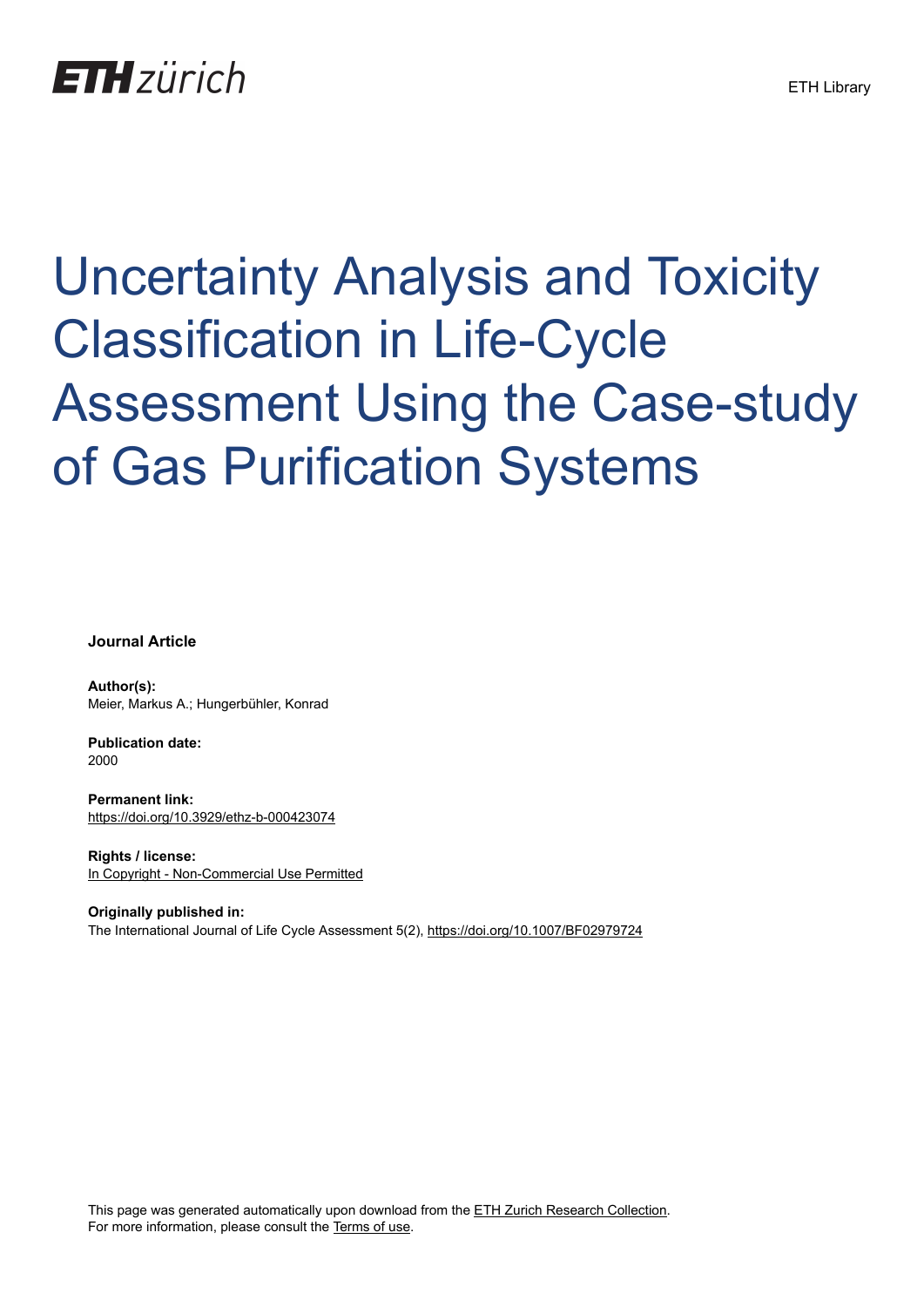### New LCA Theses

#### New LCA Thesis and Book

#### Uncertainty Analysis and Toxicity Classification in Life-Cycle Assessment Using the Case-study of Gas Purification Systems

#### Markus A. Meier<sup>1</sup> and Konrad Hungerbühler<sup>2</sup>

1Ciba Specialty Chemicals Inc., K-147.4.39, CH-4002 Basel, Switzerland

<sup>2</sup> Swiss Federal Institute of Technology, Department of Chemical Engineering, Safety and Environmental Technology Group, ETH-Zentrum UNK, CH-8092 Zurich, Switzerland

Corresponding author: Dr. Markus A. Meier; e-mail: markus.meier@cibasc.com

DOI: http://dx.doi.org/10.1065/lca2000.03.022

Abstract. This comprehensive thesis structures the decision-making process for making a choice of the most adequate gas purification system (GasPS). Various gas purification technologies (biofilter, activated carbon filter, catalytic oxidation, thermoreactor) have been evaluated based on an industrial case-study for waste gas streams. The ecological performance was quantified using the life-cycle impact assessment methods Eco-Indicator 95 and Swiss Ecopoints (environmental scarcities). Both life-cycle impact assessment methods have been improved by a new classification method for volatile organic compounds (VOCs) which considers the environmental fate and exposure as well as the toxicity of these compounds. For life-cycle assessment, a detailed quantitative uncertainty analysis was carried out using Monte Carlo simulation. Based on the uncertainty analysis, developing statements about the significance of the results and of relative differences between various GasPS alternatives has been possible. The eco-efficiency of the investigated GasPSs was finally characterised based on four indicators: Net Ecological Benefit (NEB<sub>N</sub>), Ecological Yield Efficiency (lgEYE), Net Present Value (NPV), and Ecological-Economic Efficiency (EEE).

Keywords: Chemical industry; clean air legislation; decisionmaking; eco-efficiency indicators; Eco-Indicator 95; gas purification system; Life-cycle assessment; Swiss Ecopoints; toxic substances; uncertainty analysis

#### **Introduction**

Over the last few years, the chemical industry has begun to implement the ideas of sustainable development by applying the concept of integrated product and process development (II'PD). Even if this concept is fully implemented, however, end-of-pipe technologies will remain necessary for reducing the remaining environmental impacts. Therefore, given the socio-political, technical, ecological and economic contexts that have motivated IPPD, there is a critical need for the integrated evaluation of these end-of-pipe technologies.

In this thesis, an extensive study was carried out to develop an integrated evaluation methodology for gas purification systems (GasPSs). The purification of an industrial waste gas stream, consisting of a mix of twenty different volatile organic compounds, was used as a case study. The decisionmaking process for the choice of the *most adequate* GasPS may be divided into two "decision levels" (Fig. 1). Based on their compliance with clean air legislation and their technical feasibility (first decision level), four GasPSs were chosen for in-depth evaluation: a biofilter, an activated carbon filter (AC), a catalytic incinerator (CatOx), and a thermoreactor (Thermo). The second decision level evaluates the alternatives with respect to their economic and ecological performance. Economic evaluation was based on the Net Present Value (NPV) of the costs during construction, operation and disposal of the GasPSs. Ecological performance of GasPSs was evaluated using life-cycle assessment methodology (LCA). Life-cycle impact assessment was performed using the methods Eco-Indicator 95 and Swiss Ecopoints.

With respect to LCA and to ecological evaluation in general, three major innovations were made in this study: the addition of a quantitative uncertainty analysis, a new classification for toxic substances, and the definition of eco-efficiency indicators.



**Fig. 1:** Overall decision-making process for an adequate GasPS in the chemical industry, structured on two decision levels (first level: technical and socio-political evaluation; second level: ecological and economic evaluation).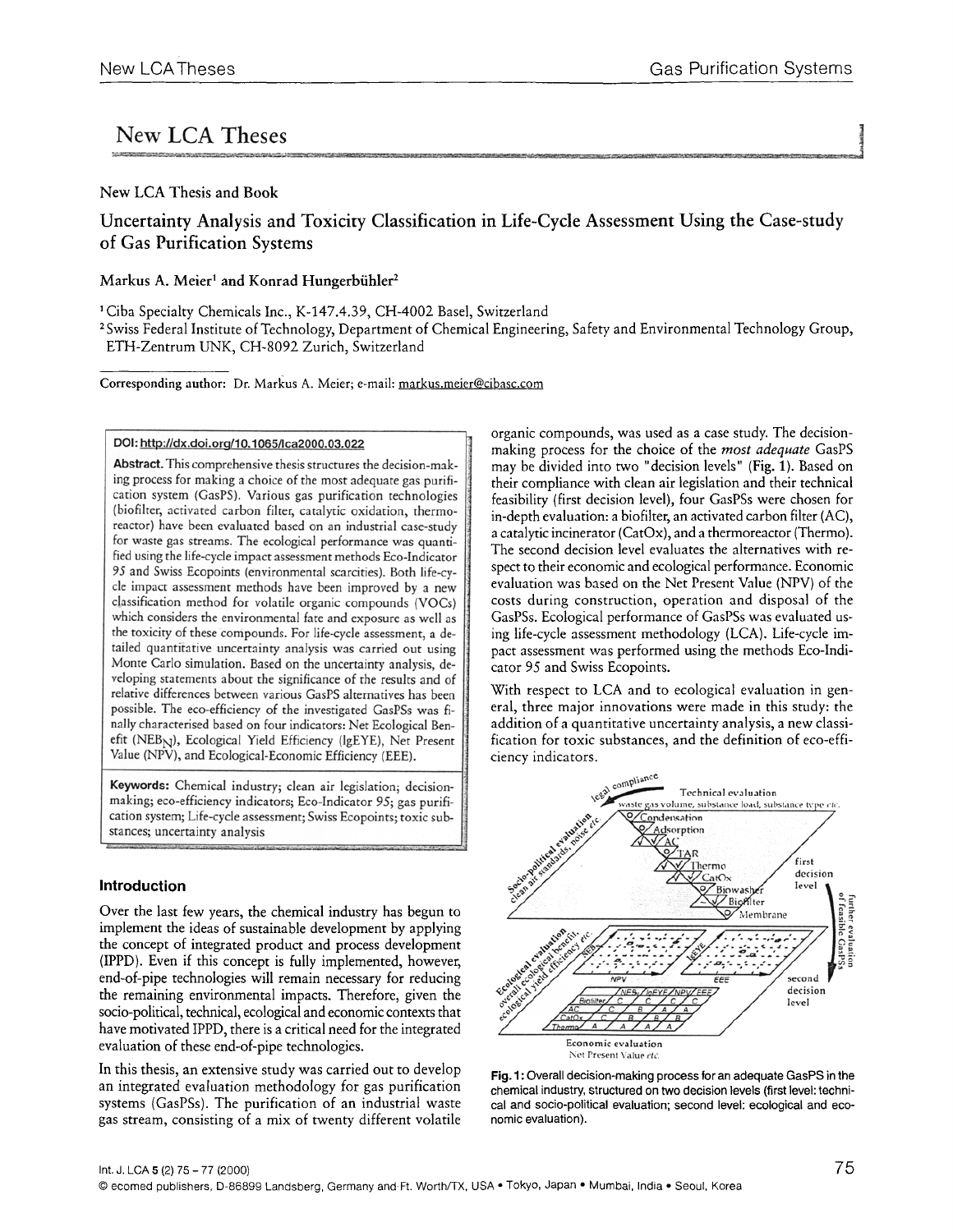#### **1 Quantitative Uncertainty Analysis**

Decision making in real life must occur under uncertainty. After an LCA was performed on the four GasPS alternatives, detailed uncertainty and imprecision analyses of the results were performed using Monte Carlo simulations with Latin Hypercube sampling. In a first step, nine different quantifiable uncertainties in Eco-Indicator 95 were identified (others were found for Swiss Ecopoints):

- (1) Measurement of site-specific process data  $(d<sub>1</sub>)$ ,
- (2) age of the foreground data (temporal variation,  $d_2$ ),
- (3) choice of background data modules  $(d<sub>1</sub>)$ ,
- (4) emission measurements  $(d_1)$ ,
- (5) averaging background data over space and time  $(d_1)$ ,
- (6) non-consideration (ignorance) of emissions  $(d_2)$ ,
- (7) determination of classification factors  $(w_1)$ ,
- (8) determination of the normalisation factors  $(w_2)$ , and

(9) determination of the reduction factors  $(d<sub>3</sub>)$ .

Uncertainties were quantified based on the analysis of the actual foreground and background data, literature, and expert judgement. The distribution of the uncertainty was modelled either with the normal or log-normal distribution. Fig. 2 summarises the results from the uncertainty quantification as well as the uncertainty propagation throughout the LCA aggregation.



**Fig. 2: Uncertainty propagation tree for** calculating the ecological burden **of gas purification systems throughout the LCA steps using the modified** Eco-lndicator 95 (STD: Standard deviation of **the corresponding** normal distribution; CV: coefficient of variation).

Based on the uncertainty analysis, the following findings were possible for the LCA results:

- (1) Distribution of the overall effect score,
- (2) evaluation of the significance of the different effects scores on the level of impact categories and overall score,
- (3) significance of the relative ranking of various GasPSs alternatives,
- (4) identification of major contributions to the overall uncertainty range, and
- (5) analysis of the influence of data correlation on the uncertainty range.

#### **2 Classification of Toxic Substances**

Neither Eco-Indicator 95 nor Swiss Ecopoints account for the toxicity of volatile organic compounds found in industrial waste gas streams, such as the one in this case study. Thus, a new toxicity classification method had to be developed in the thesis and integrated into both methods. The classification method was developed based on fate-and-exposure modelling similar to the EU-risk assessment of chemicals. The volatile organic compounds were classified on the basis of a "critical discharge flow" into a unit world. The critical discharge flow is the discharge flow leading to an impairment of either humans or ecosystems and is related to an adequate reference substance. Finally, the strengths and weaknesses of the proposed classification method and the fate-and-exposure modelling were reviewed with respect to the following issues: (1) quality of toxicological data, (2) complexity of the applied unit world model, (3) impacts of degradation products, (4) sensitivity of toxicity classification to uncertainties of input variables, (5) time to steadystate for fugacity models, and (6) the choice of appropriate reference substances.

#### **3 Definition of Eco-Efficiency Indicators**

For an integrated evaluation of end-of-pipe GasPS technologies, four appropriate performance indicators have been defined in the thesis. The eco-efficiency indicators complement one another and describe the system's performance adequately. The performance indicators assist the decision-making process in choosing *adequate* GasPSs. Net Ecological Benefit  $(NEB<sub>N</sub>)$  measures if, and how much of, an overall ecological benefit is reached. It is a measure of *effectiveness.* Ecological Yield Efficiency (IgEYE) measures how the invested ecological costs compare to the particular ecological benefits achieved. It is a measure of *efficiency.* Economic costs are measured using NPV. Finally, Ecological-Economic Efficiency (EEE) provides the ratio of  $NEB<sub>N</sub>$  to NPV.

Fig. 3 shows the indicators  $NEB<sub>N</sub>$  and lgEYE for the four investigated GasPSes. The indicators allow a ranking and prioritising of the various GasPSes. Due to the comprehensive uncertainty analysis, the significance of the ranking can be determined. For instance, the probability that  $NEB<sub>N</sub>$  of the activated carbon filter (AC) is higher than for the catalytic incinerator (CatOx) is 68.9%.